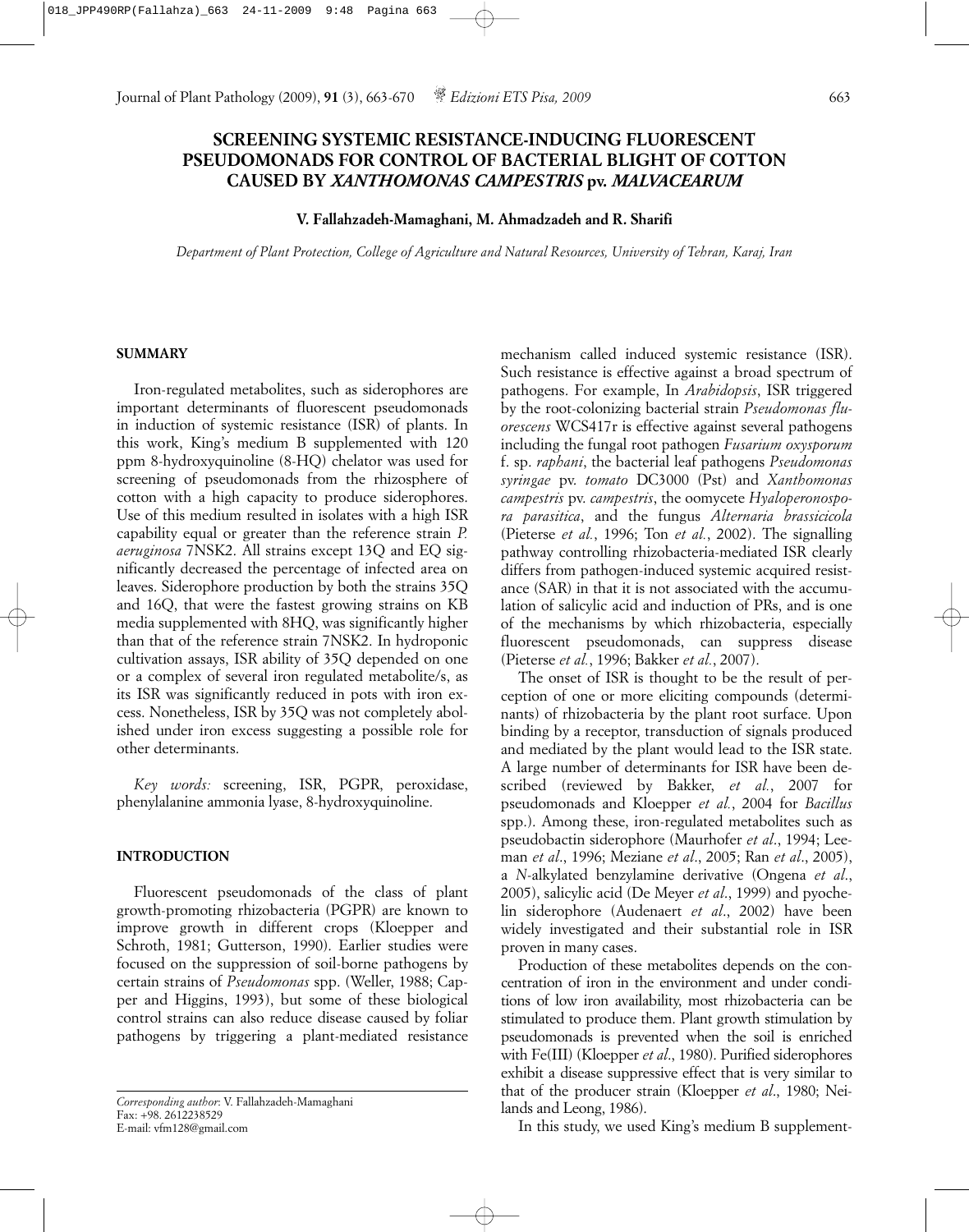ed with 120 ppm 8-hydroxyquinoline (8-HQ) chelator to screen pseudomonads from the rhizosphere of cotton for high siderophore production. Because of its high stability constant  $(K= 10^{33}$ -10<sup>34</sup>) (Sillen and Martell, 1971), this chelator reduces available iron in medium. Fast growing isolates on this medium were selected for evaluation of their effect on cotton plant growth and their resistance to bacterial blight.

# **MATERIAL AND METHODS**

**Selection of a dosage of 8-HQ for preparation of a semi-selective medium.** In this study, we used reference strain *Pseudomonas aeruginosa* 7NSK2 for selection of a discriminative dosage of 8-HQ for preparation of semiselective medium. A suspension containing  $8 \times 10^2$  cells l -1 in sterile distilled water was prepared from a 48 h culture of strain 7NSK2 on TSBA medium. Thereafter, 100 µl of this suspension was plated on KB media containing increasing concentrations of the iron chelator 8-HQ (Merck, Germany), i.e., 0, 40, 60, 80, 100, 120 and 200 ppm or on KB media containing increasing concentrations of 8-HQ + equimolar amounts of  $FeCl<sub>2</sub>$ . Plates were incubated at 26°C and after 38 h the number of developed colonies were counted and dose-response curves and effective concentration  $(EC_{50})$  determined. The 8-HQ was dissolved in 70% ethanol and suitable quantities from this stock solution were added to the KB medium. Where necessary, additional amounts of 70% ethanol were supplied so that all media contained equal amounts of 70% ethanol. To investigate the possible toxic effect of 8HQ for strain 7NSK2, equimolar amounts of FeC1<sub>3</sub> were added to KB media containing increasing concentrations of the 8-HQ mentioned above.

**Field sampling and isolation of bacteria.** In July 2008, 100 cotton plants were collected from two fields of Varamin Cotton Research Centre in Tehran province (Iran). These sites were selected because they have been planted continuously with cotton for at least 20 years. Plants were gently removed from soil and transported to the laboratory in plastic bags. Adhering soil was carefully brushed off the roots followed by gentle washing in sterile water. One gram of roots was placed in 9 ml of 0.1 M phosphate buffer (pH 7) supplemented with 0.025% Tween 20 and vortexed for 5 min. Thereafter 100 µl of first to fourth dilutions were transferred to KB medium or KB supplemented with 120 ppm 8-HQ. Fluorescent pseudomonad-like colonies that developed on these plates were purified.

**Greenhouse experiments**. The 19 strains of Pseudomonas colonies with fast growth on 8-HQ-KB were selected for greenhouse studies*. P. aeruginosa* 7NSK2 and *P. fluorescens* CHA0 were used as reference strains. Strains were grown on KB agar plates for 30 h at

26°C. Bacteria scraped from the agar were suspended in 0.1 M phosphate buffer (pH 7), and washed twice by centrifugation (for 10 min at 6,000 rpm). Washed pellets were suspended in 1% methylcellulose solution and optical density of these suspensions adjusted to 0.6 at 620 nm by a spectrophotometer (PG instruments T70+, UK**).** Acid-delinted and neutralized cotton seeds were disinfected for 3 min in a  $0.5\%$  (w/v) sodium hypochlorite solution and rinsed 4 times with sterile distilled water. Seeds were subsequently dipped for 45 min in cell suspensions. Seeds mock-treated with 1% methylcellulose solution without bacteria were kept as a control. The seeds were air-dried at 27°C for 30 min and sown in plastic pots (8 cm diameter, 8.9 cm height). The soil used was sterilized sandy clay loam from cotton fields.

Plants were grown in a greenhouse maintained at 26- 28ºC and 65-75% relative humidity (RH). At 25 days after sowing, plants were inoculated with *Xanthomonas campestris* pv. *malvacearum* (*Xcm*) by spraying leaves with a suspension containing  $10^6$  cells ml<sup>-1</sup>, when the stomata were open (in the morning). After inoculation, plants were maintained at day and night temperatures of 31 and 26°C, respectively and at 95-100% RH for two days. High levels of moisture were provided by an ultrasonic humidifier. After 48 h the RH and temperature of the greenhouse were returned to previous conditions. After 15 days three leaves per pot were selected and the percentage infected area calculated. There were three pots per treatment and three plants per pot.

**Siderophore production by selected strains.** Production of pseudobactin-type (Pyoverdine) siderophores by selected strains was assessed according to Meyer and Abdallah (1978). Ten ml of succinate minimal medium (0.4% succinic acid, 0.6% K<sub>2</sub>HPO<sub>4</sub>, 0.02% KH<sub>2</sub>PO<sub>4</sub>, 0.02%  $MgSO<sub>4</sub>$ .7H<sub>2</sub>O, 0.01% ammonium sulphate, pH 7.2) was inoculated with 30 µl of actively growing cells  $(10<sup>5</sup>$  cells ml<sup>-1</sup>) and after 40 h at 26<sup>o</sup>C, the culture supernatants were used for measurement of pseudobactin. Pseudobactin concentration was calculated using the absorption maximum and the molar absorption coefficient  $(\lambda_{\text{max}} = 400 \text{ nm and } \Sigma = 20000 \text{ M}^{-1} \text{ cm}^{-1}).$ 

**ISR of 35Q under low iron availability.** Under conditions of low iron availability, most aerobic and facultative anaerobic microorganisms, including fluorescent *Pseudomonas* spp., produce several siderophores to sequester ferric ions in the environment and the ferrated siderophores are taken up by the microbial cells through specific recognition by membrane proteins (Höfte, 1993). Thus, this assay was designed to investigate the possible role of siderophores in ISR by this strain. Acid-delinted and disinfected cotton seeds were pre-germinated on moist filter paper for 48 h at 26ºC and inoculated with cell suspensions of strain 35Q as mentioned above. The seeds were then sown in plastic pots containing autoclaved perlite and irrigated with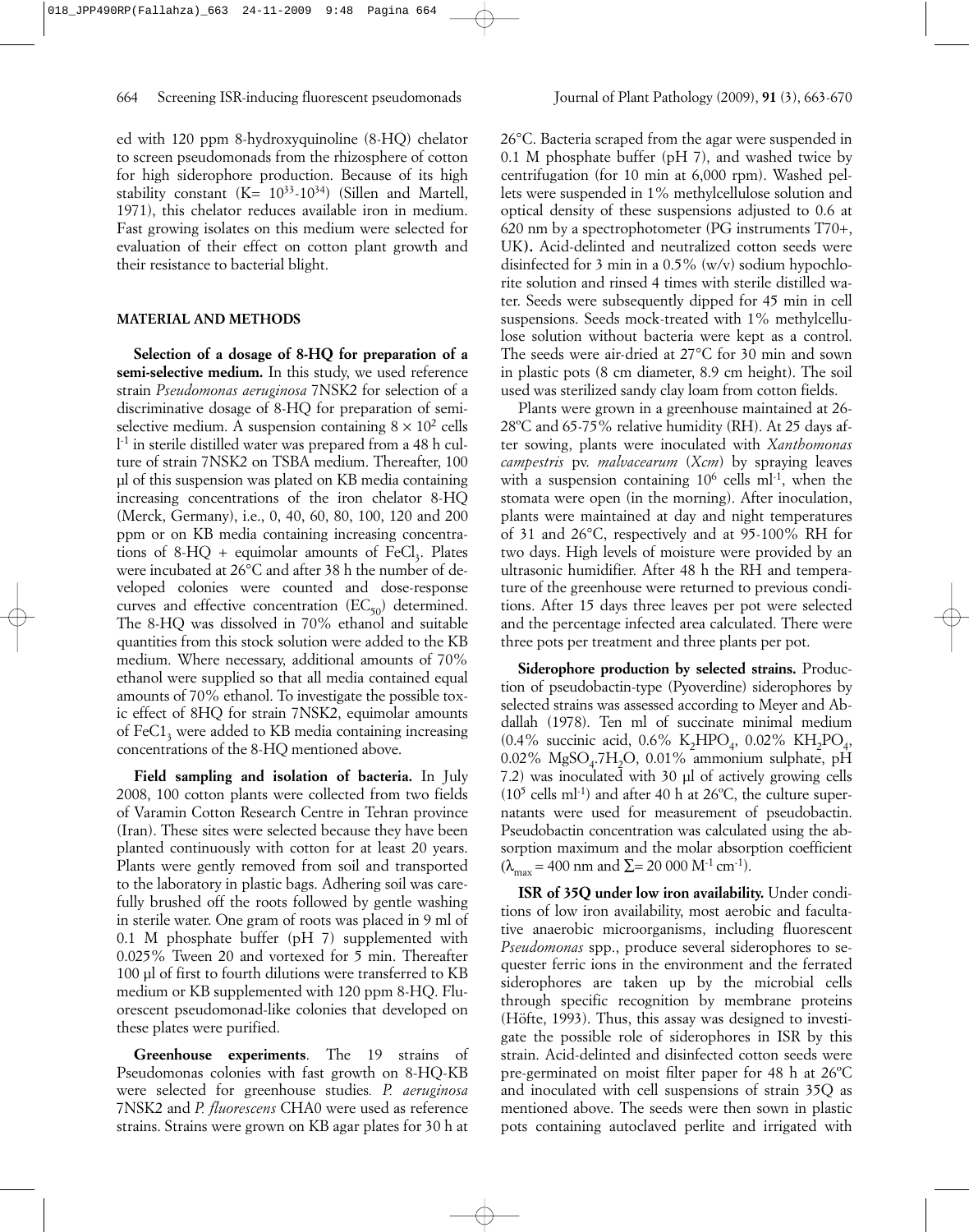Hoagland nutrient solution (Hoagland and Arnon, 1938). In the case of treatments with low iron, pots were irrigated with nutrient solution not containing iron. Inoculation of leaves with *Xcm* and greenhouse conditions in this experiment were similar to those mentioned above. Two days after inoculation of *Xcm*, one gram of leaves from each treatment was collected for analysis of defence-related enzymes.

**Assays for peroxidase (PO) and phenylalanine ammonia lyase (PAL).** Leaf tissues were immediately homogenized with 2 ml 0.1 M sodium phosphate buffer, pH 7.0 at 4ºC. The homogenate was centrifuged for 20 min at 12,000 rpm. Protein extracts prepared from leaves were used for the estimation of PO and PAL activity (Anand *et al*., 2007).

PO activity was assayed spectrophotometrically (Hammerschmidt, 1982). The 2.1 ml reaction mixture in 3 ml cuvette consisted of 1.5 ml of 0.05 M pyrogallol, 100 µl of enzyme extract and 0.5 ml of 1%  $H_2O_2$ .  $H_2O_2$ was added last to initiate the reaction and the change in absorbance was recorded at 420 nm for 1 min. The enzyme activity was expressed as change in absorbance  $min^{-1}g^{-1}$  fresh weight of enzyme extract.

PAL activity was determined as the rate of conversion of L-phenylalanine to *trans*-cinnamic acid at 290 nm as described by Dickerson *et al.* (1984) with minor modifications. The assay mixture consisted of 200 µl crude extract and 1800 µl of 6 µM l-phenylalanine in 1000 µl of 500 mM Tris-HCl buffer (pH 8·5). The mixture was incubated at 37°C for 1 h and measured spectrophotometrically at 290 nm. The amount of *trans*-cinnamic acid synthesized was calculated using its extinction coefficient of 9630  $M<sup>-1</sup>$  cm<sup>-1</sup>. Enzyme activity was expressed on a fresh weight basis (nMol min<sup>-1</sup> g<sup>-1</sup>).

**Gel electrophoresis for detection of peroxidase isoforms.** For native anionic polyacrylamide gel electrophoresis, a 12% acrylamide resolving gel and 6% acrylamide stacking gel were prepared. After electrophoresis for 4 h at 85 V and  $10^{\circ}$ C, the gel was incubated for 5 min in the solution containing 0.05 M pyrogallol, then 33 ml  $H_2O_2$  solution was added under constant shaking until bands appeared.

**Data analysis.** Data were processed by analysis of variance, followed by the Duncan multiple range test (< = 0.05), with SAS 9.1 software (SAS institute, USA). Probit analysis was used to measure  $EC_{50}$  with SPSS 9.

#### **RESULTS**

**Selection of a dosage of 8HQ for preparation of selective medium.** The number of colonies of *P. aeruginosa* 7NSK2 that developed on 8HQ-KB decreased



**Fig. 1.** Number of colonies of strain 7NSK2 on KB medium containing increasing concentrations of 8HQ (squares) and on medium with increasing concentrations of  $8H\dot{Q}$  + equimolar amounts of iron (diamonds). Data are means from three independent plates. Bars indicate standard error.

with increasing concentrations of 8HQ in the medium (Fig. 1). The  $EC_{50}$  value of 7NSK2 was around 130 ppm 8HQ. When these increasing concentrations were supplemented with equimolar amounts of iron, no reduction in the number of CFUs was observed. It appears that the inhibition property of this compound is mediated by chelating of iron and not by toxicity of 8HQ or its Fe(III) chelates.

We used 120 ppm of 8HQ for preparation of selective medium for isolation of pseudomonads with high ability to produce siderophores. High concentrations of 8HQ were not applied because some valuable isolates may not grow on such concentrations.

**Field sampling and isolation of bacteria.** The number and variety of colonies that developed on KB medium were high and selection and isolation of pseudomonads on this medium was difficult. In contrast on the media with 120 ppm 8HQ the number of colonies was usually less than 50. Notably, in this medium 98% of colonies were pseudomonads with strong fluorescence under UV light at 366 nm. This medium therefore facilitates the screening process and it can be efficient tool for high throughput prequalification of ISR fluorescent pseudomonads.

**Greenhouse experiments.** All strains, except for 13Q and EQ, significantly decreased the percent of infected area on leaves (Table 1). Ability of strain CHA0 to induce systemic resistance was low but its growth promotion was considerable. Resistance induced by most of the strains was higher than that of 7NSK2. This strain is well known as an efficient biocontrol strain, inducing resistance against different plant pathogens (De Meyer *et al.*, 1999; Audenaert *et al.*, 2002; De Vleesschauwer *et*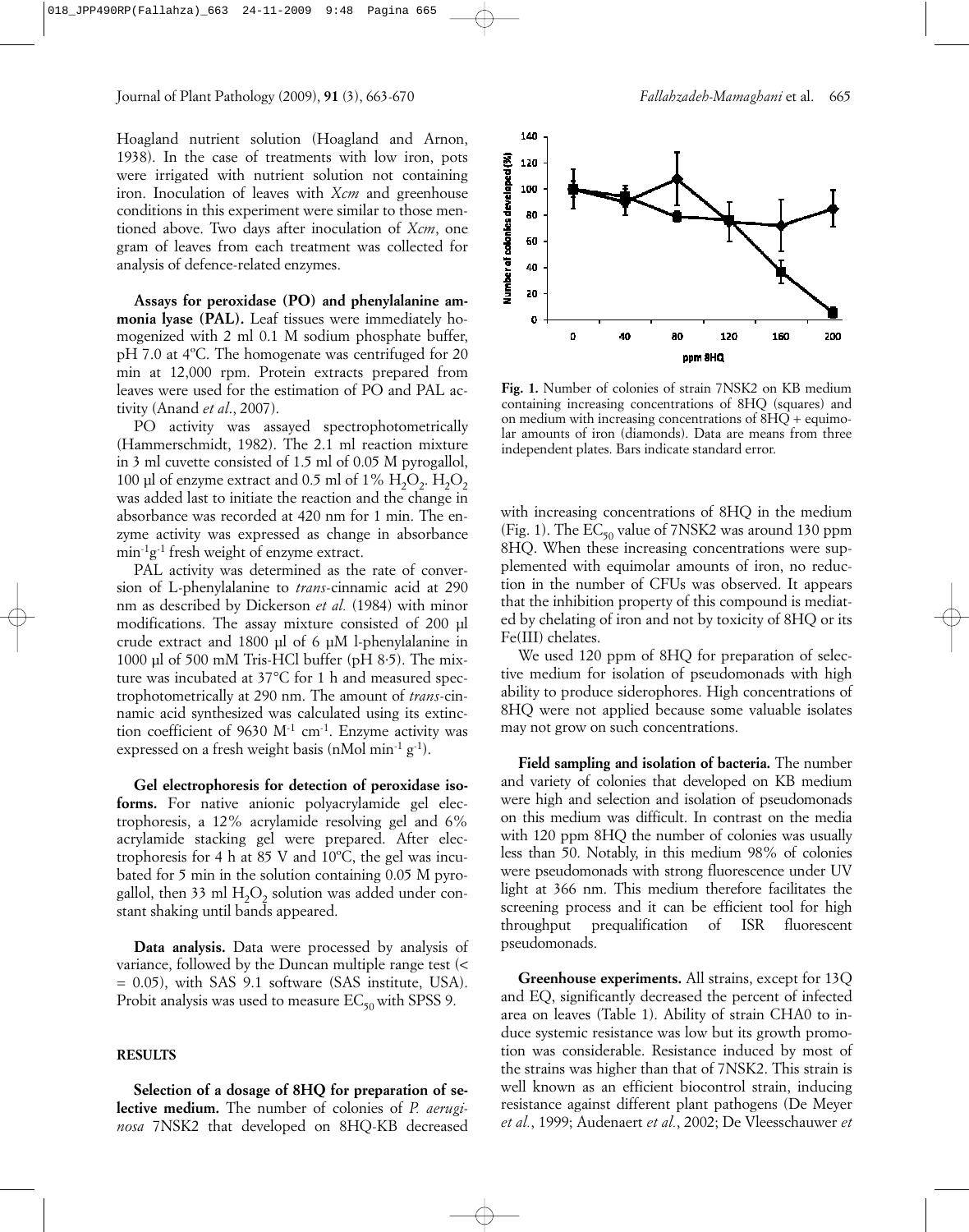

**Fig. 2.** Number of colonies of strains 16Q (squares) and 35Q (triangles) on KB medium with increasing concentrations of 8HQ (A) and on medium with increasing concentrations of 8HQ + equimolar amounts of iron (B). Data are means from three independent plates. Bars indicate standard error.

*al.*, 2006). Strain 10A drastically decreased the percentage of infected area on leaves but it had a negative effect on cotton plants as the fresh weight of plants treated with this strain was 59.5% lower than those of infected control plants (Table 1).

**Dosage response curves of 16Q and 35Q on 8HQKB.** Growth of 35Q depended on the concentration of 8HQ and its dose-response curve was similar to that of 7NSK2 (Fig. 1 and 2). The number of 16Q colonies developed did not decrease at high concentra-

**Table 1.** Effect of isolates on plant fresh weight and percentage infected area on leaves. Isolates applied at time of sowing as seed bacterization and at 25 days as leaf spray. Fifteen days after inoculation of pathogen, plants were collected for measurement of infected area and fresh weight.

| Isolates                       | Percent of infected         | Fresh               |
|--------------------------------|-----------------------------|---------------------|
|                                | area on leaves <sup>b</sup> | weight <sup>c</sup> |
| P. aeruginosa $13\overline{Q}$ | 10.51a                      | 4.3bcdef            |
| P. aeruginosa EQ               | 9.97a                       | 5.1abcde            |
| $CX^a$                         | 9.10a                       | 4.2bcdef            |
| P. fluorescens 60              | 6.00 <sub>b</sub>           | 5.6abcde            |
| P. fluorescensCHA0             | 5.70b                       | 5.7abcde            |
| P. aeruginosa 17Q              | 5.35b                       | 3.7bcdef            |
| P. fluorescens 147             | 4.72b                       | 4.3bcdef            |
| P. aeruginosa 34Q              | 4.36bc                      | 5.7abcde            |
| P. aeruginosa 42Q              | 4.35bc                      | 2.8ef               |
| P. aeruginosa 26Q              | 4.28 <sub>bc</sub>          | 4.3bcdef            |
| P. aeruginosa 2Q               | 4.00 <sub>bcd</sub>         | 5.1abcde            |
| P. fluorescens 120             | 3.90bcd                     | 6.4bc               |
| P. putida 113                  | 3.78bcd                     | 6.3abc              |
| P. aeruginosa 7NSK2            | 3.74bcd                     | 5.9abcd             |
| P. aeruginosa CQ               | 3.67bcd                     | 4.4bcdef            |
| P. aeruginosa 32Q              | 3.63bcd                     | 5.1abcde            |
| P. aeruginosa AQ               | 3.55 bcd                    | 5.0abcde            |
| P. aeruginosa 135              | 3.53 bcd                    | 3.4cdef             |
| P. aeruginosa 35Q              | 1.88cde                     | 5.6abcde            |
| P. aeruginosa 16Q              | 1.75ed                      | 4.9abcde            |
| P. aeruginosa 10A              | 1.04e                       | 1.7f                |
| P. aeruginosa 6Q               | 1.04e                       | 3.0def              |
| Control                        | 0.00f                       | 4.6abcde            |

<sup>a</sup>Inoculated control; <sup>b</sup>three pots, three leaves per pot; 'three pots, three plants per pot.

Values followed by the same letter are not significantly different at 5%, as determined by analysis of variance followed by Duncan's test.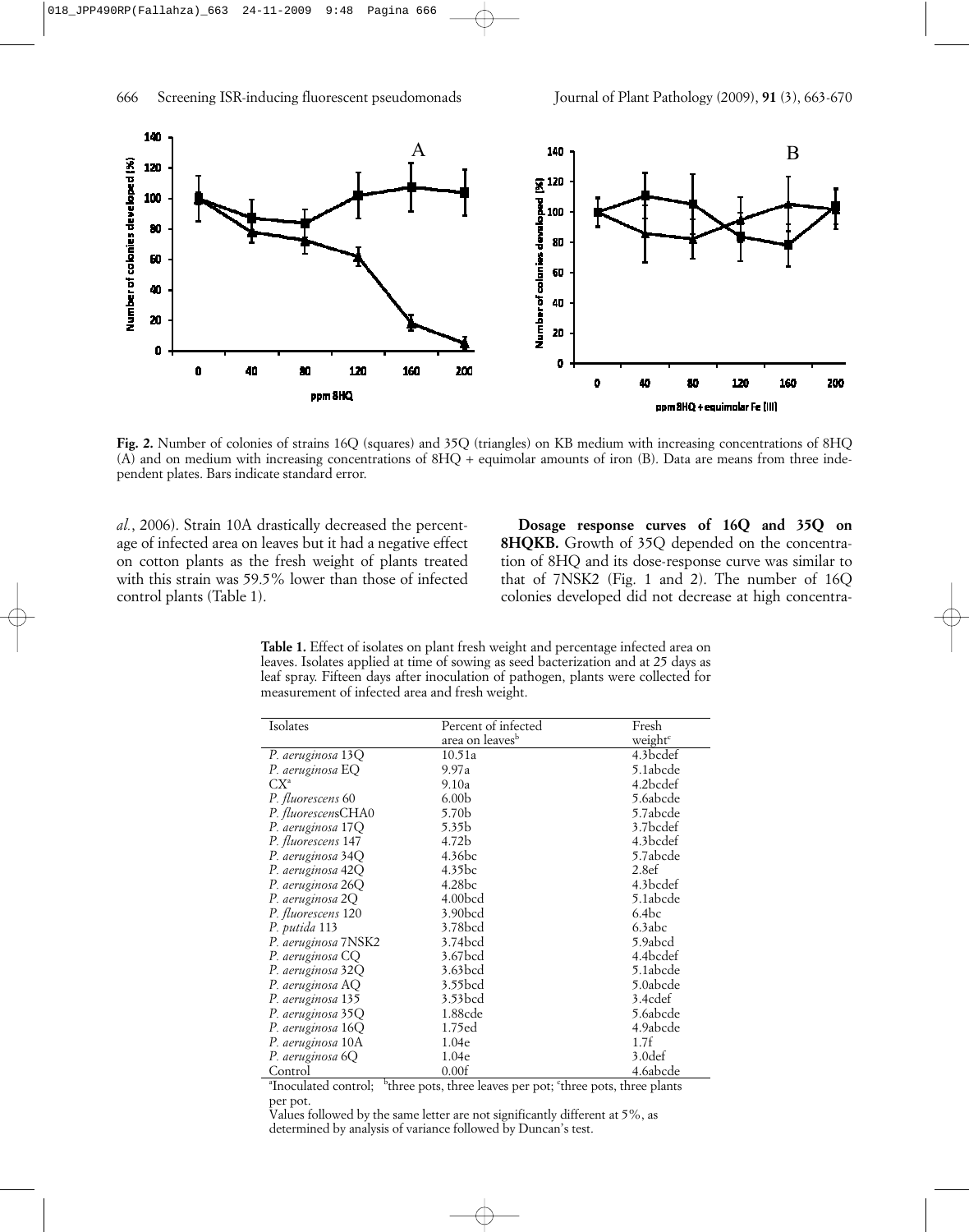

**Fig. 3.** Siderophore production by several isolates under low iron conditions in succinate medium. All values were significantly different at 5%, as determined by variance analysis followed by Duncan's test. Bars indicate standard error.

tions of 8HQ (Fig. 2A). No reduction in numbers of CFUs was observed with either strain on KB media with increasing concentrations of 8HQ supplemented with equimolar Fe(III) (Fig. 2B).

**Siderophore production by selected strains**. In this experiment siderophore production of strains 35Q and 16Q (the fastest growing strains on 8-HQ+KB), was investigated. Since 7NSK2 is a powerful producer of pseudobactin, this strain was used as reference. Siderophore production by both 35Q and 16Q was significantly higher than that of 7NSK2 (Fig. 3). The final

concentration of siderophore produced by 35Q reached a maximum of 381.7 µM which is considerably more than that of reference strain 7NSK2 in this study and in reports on other *Pseudomonas* strains (Djavaheri, 2007; Diaz de Villegas *et al*., 2002). Siderophore production by strain 113 was lower than with other strains. This low concentration was expected because it was not able to grow on KB medium with high concentrations of 8- HQ (e.g. 120 ppm).

**ISR of 35Q under low iron availability.** Strain 35Q showed clear growth promotion activity in this assay, especially under low iron (Fig. 4). There were no significant differences between the disease resistance of control plants grown with or without excess Fe (Fig. 4A). Plants treated with 35Q showed significantly more disease resistance in both conditions, but disease resistance of plants with low iron availability was significantly higher than those of plants with Fe excess. Furthermore, dry and fresh weight of plants treated with 35Q with iron deficiency, was higher than those of plants with Fe excess but in the case of plants without rhizobacterium, presence of iron increased the fresh and dry weight of plants (Fig. 4A). At 48 h after inoculation of plants with *Xcm*, PO activity of plants treated with 35Q with iron deficiency was higher than those of plants with iron excess (Fig. 5), when it was 6.5 and 26.76 units higher than the plants treated with 35Q and nonbacterized plants with Fe excess, respectively. Increase of PAL activity in bacterized plants with iron deficiency was significantly higher than those of plants with iron excess.



**Fig. 4.** (A) Effect of 35Q on fresh and dry weight of plants with (35QFe) or without excess iron (35Q). (B) Disease suppression by 35Q under conditions of iron deficiency and iron excess. C: infected control plants with iron deficiency, CFe: plants with excess iron. Values followed by the same letter were not significantly different at 5%, as determined by variance analysis followed by Duncan's test. Bars indicate standard error.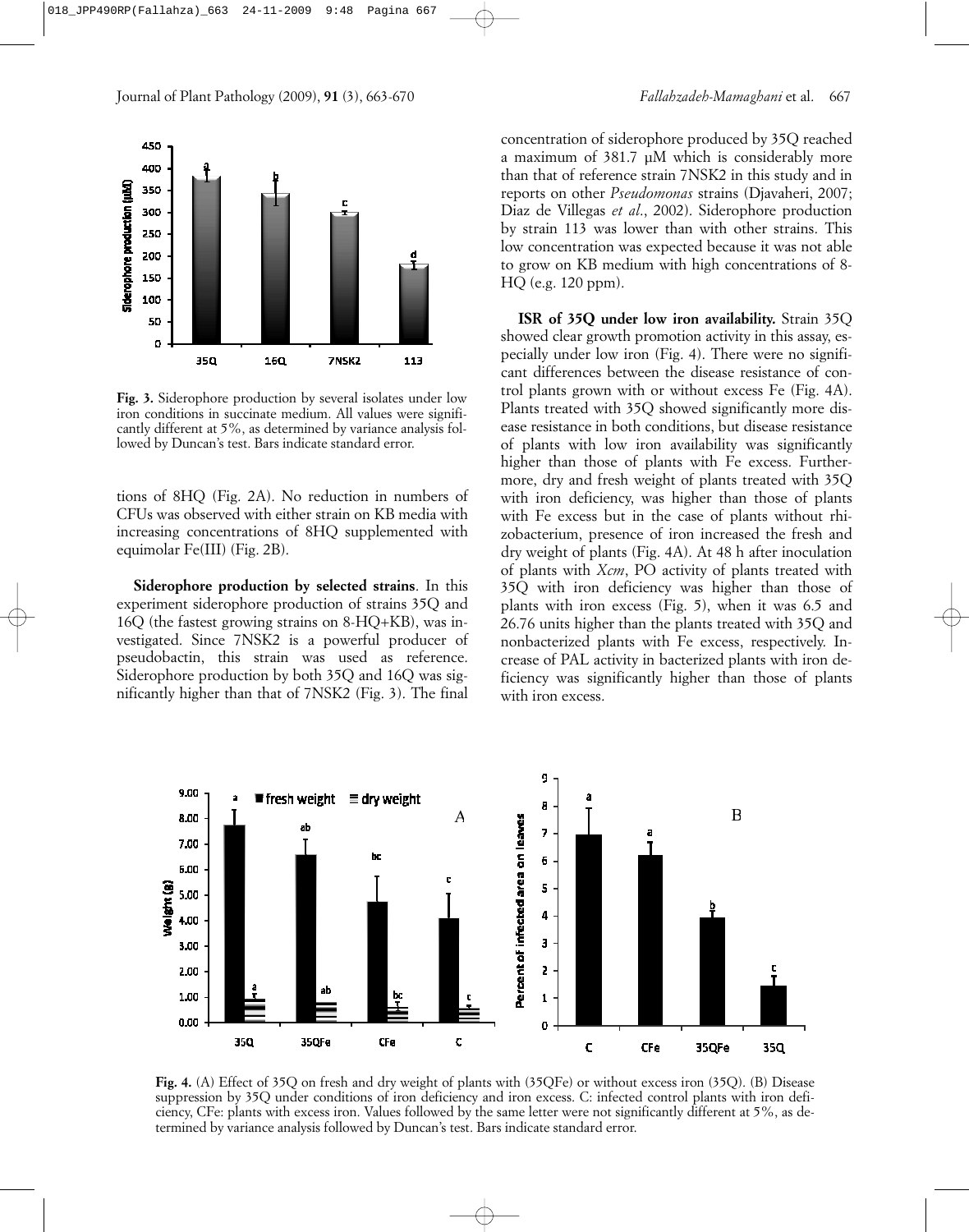

**Fig. 5.** (A) PO (A) and PAL (B) activity in leaves of plants treated with 35Q with (35QFe) or without excess iron (35Q) 48 h after inoculation of pathogen. C: infected control plants with iron deficiency, CFe: plants with excess iron. Values followed by the same letter were not significantly different at 5%, as determined by variance analysis followed by Duncan's test. Bars indicate standard error.



**Fig. 6.** Native 12% polyacrylamide gel electrophoresis analysis for PO isozyme profile induced by 35Q in leaves of plants treated with 35Q with (35QFe) or without excess iron (35Q) 48 h after inoculation of pathogen. C: infected control plants with iron deficiency, CFe: plants with excess iron.

## **DISCUSSION**

In recent years the concept of induced resistance has attracted much attention as a possible strategy in integrated plant disease management (Bakker *et al*., 2007). Since the siderophores produced by fluorescent pseudomonads are important metabolites for induction of systemic resistance, in this study we used KB medium with very low iron availability to screen isolates for there potential to produce high levels of siderophore. To modify KB medium and lower its iron availability, the medium was supplemented with 120 ppm 8-HQ. Commercial 8-HQ is as an antiseptic, disinfectant, and pesticide (Phillips, 1956), but in this study, its inhibiting action to 7NSK2 and 35Q was abolished by equimolar Fe(III) added to the 8-HQ+KB media (Fig. 1 and 2). Therefore it appears that inhibition property of this compound is mediated by iron chelation and not by toxicity of 8-HQ or its Fe(III) chelates. Use of this medium resulted in strains with a high ISR capability equal or greater than the reference strain 7NSK2. This strain is a well known ISR bacterium (De Meyer *et al.*, 1999; Audenaert *et al.*, 2002; De Vleesschauwer, 2006). Out of 19 strains, 35Q was selected because of its high growth promotion and ISR ability for other greenhouse studies to determine its possible mechanism in induction of plant resistance. The dose-response curve of this strain was almost similar to that of strain 7NSK2 but pseudobactin production by 35Q was 28.13% greater than that of 7NSK2.

Another strain that performed well in ISR was 16Q, but fresh and dry weight of plants treated with this strain were low. Its pseudobactin production was significantly lower than that of 35Q (Fig. 3), but its growth was not abolished at high concentrations of 8-HQ (Fig. 2A). It seems that the  $Fe(III)$  binding constant (log K) of its siderophore is higher than that of 35Q.

Strain 10A drastically decreased the percentage of infected area on leaves but it had a negative effect on the plant and reduced fresh weight. This strain had high in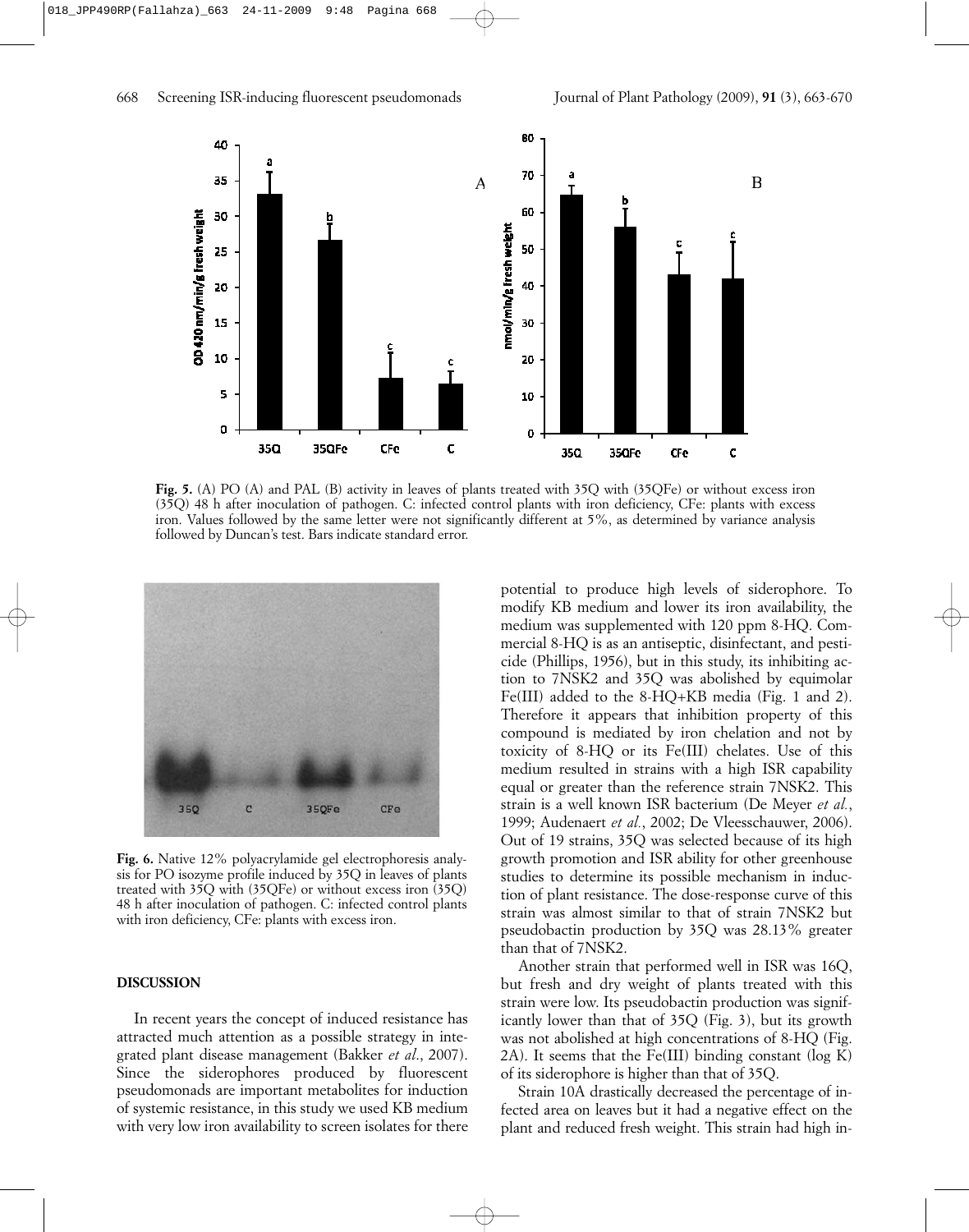hibition activity against *Rhizoctonia solani* AG4 (data not shown). Perhaps it produces an antibiotic with a phytotoxic effect that reduces plant growth or maybe the level of antibiotic produced by this strain is too high. Although some antibiotics produced by rhizobacteria, such as 2,4-diacetylphloroglucinol (DAP) or phenazine-1-carboxylic acid (PCA) are important in disease suppression, they can be toxic to plants at high concentrations and could induce SAR in the same way as a pathogen causing localized necrosis (Maurhofer, 1995).

To study the possible role of siderophores in ISR by a selected strain (35Q), hydroponic experiments with cotton plants of defined nutrition were designed. In this assay, bacterized plants with low iron availability showed high levels of disease resistance (Fig. 4), and fresh weights from these treatments were significantly higher than those of other treatments. On the other hand, 48 h after inoculation of plants with *Xcm*, levels of defencerelated enzymes in these plants were significantly higher than those of other treatments. These results suggest that the production of one or more iron-regulated metabolites increased under low-iron conditions, and could play an important role in induction of plant resistance by this strain. Since strain 35Q is a powerful pseudobactin producer, this metabolite is a strong candidate as a determinant of this strain for induction of plant resistance. The ability of this metabolite to induce plant resistance has been proved in many cases (Maurhofer *et al.*, 1994; Leeman *et al*., 1996; Meziane *et al.*, 2005; Ran *et al*., 2005). However ISR by 35Q was not completely abolished in the plants with iron excess, suggesting a possible role for another or other determinant/s.

# **REFERENCES**

- Akkopru A., Demir S., 2005. Biological control of *Fusarium* wilt in tomato caused by *Fusarium oxysporum* f. sp. *lycopersici* by AMF *Glomus intraradices* and some rhizobacteria. *Journal of Phytopathology* **153**: 544-550.
- Anand T., Chandrasekaran A., Raguchander T., Prakasam V., Samiyappan R., 2007. Chemical and biological treatments for enhancing resistance in chilli against *Colletotrichum capsici* and *Leveillula taurica*. *Archives of Phytopathology and Plant Protection* **1**: 1-19.
- Åström B., 1990. Interactions between plants and deleterious rhizosphere bacteria. Importance of plant genotype and possible mechanisms involved. Dissertation, Swedish University of Agricultural Sciences, Uppsala, Sweden, ISSN 0348-3428.
- Audenaert K., Pattery T., Cornelis P., Höfte M., 2002. Induction of systemic resistance to *Botrytis cinerea* in tomato by *Pseudomonas aeruginosa* 7NSK2: Role of salicylic acid, pyochelin, and pyocyanin. *Molecular Plant-Microbe Interactions* **15**: 1147-1156.
- Bakker P.A.H.M., Pieterse C.M.J., Van Loon L.C., 2007. Induced systemic resistance by fluorescent *Pseudomonas* spp. *Phytopathology* **97**: 239-243.
- Capper A.L., Higgins K.P., 1993. Application of *Pseudomonas fluorescens* isolates to wheat as potential biocontrol agents against take-all. *Plant Pathology* **42**: 560-567.
- De Meyer G., Capieau K., Audenaert K., Buchala A., Métraux J.P., Höfte M., 1999. Nanogram amounts of salicylic acid produced by the rhizobacterium *Pseudomonas aeruginosa* 7NSK2 activate the systemic acquired resistance pathway in bean. *Molecular Plant-Microbe Interactions* **12**: 450- 458.
- Diaz de Villegas M.E., Villa P., Frías A., 2002. Evaluation of the siderophores production by *Pseudomonas aeruginosa* PSS. *Microbiologia* **4**: 112-117.
- De Vleesschauwer D., Cornelis P., Höfte M., 2006. Redox-Active pyocyanin secreted by *Pseudomonas aeruginosa* 7NSK2 triggers systemic resistance to *Magnaporthe grisea* but enhances *Rhizoctonia solani* susceptibility in rice. *Molecular Plant-Microbe Interactions* **19**: 1406-1419.
- Dickerson D.P., Pascholati S.F., Hagerman A.E., Butler L.G., Nicholson R.L., 1984. Phenylalanine ammonia-lyase and hydroxycinnamate: CoA ligase in maize mesocotyls inoculated with *Helminthosporium maydis* or *Helminthosporium carbonum*. *Physiological Plant Pathology* **25**:111-123.
- Djavaheri M., 2007. Iron-regulated metabolites of plant growth-promoting *Pseudomonas fluorescens* WCS374: Their role in induced systemic resistance. PhD Thesis. Utrecht University, The Netherlands.
- Gutterson N., 1990. Microbial fungicides: Recent approaches to elucidating the mechanisms. *Critical Reviews in Biotechnology* **10**: 69-91.
- Hammerschmidt R., Nuckles E.M., Kuc J., 1982. Association of enhanced peroxidase activity with induced systemic resistance of cucumber to *Colletotrichum lagenarium*. *Physiological Plant Pathology* **20**:73-82.
- Hoagland D.R., Arnon D.I., 1938. The water culture method for growing plants without soil. *California Agricultural Experiment Station Bulletin* **347**: 36-39.
- Höfte M., 1993. Classes of microbial siderophores. In: Barton L.L., Hemming B.C. (eds). Iron Chelation in Plants and Soil Microorganisms, pp 3-26. Academic Press, San Diego. CA, USA.
- Kloepper J.W., Schroth M.N., 1981. Plant growth promoting rhizobacteria and plant growth under gnotobiotic conditions. *Phytopathology* **71**: 642-646.
- Kloepper J.W., Leong J., Teintze M., Schroth M.N., 1980. *Pseudomonas* siderophores: A mechanism explaining disease-suppressive soils. *Current Microbiology* **4**:317-320.
- Leeman M., Den Ouden F.M., Van Pelt J.A., Dirkx F.P.M., Steijl H., Bakker P.A.H.M., Schippers B., 1996. Iron availability affects induction of systemic resistance against *Fusarium* wilt of radish by *Pseudomonas fluorescens*. *Phytopathology* **86**: 149-155.
- Maurhofer M., Keel C., Haas D., Defago G., 1995. Influence of plant species on disease suppression by *Pseudomonas fluorescens* strain CHA0 with enhanced antibiotic production. *Plant Pathology* **44**: 40–50.
- Maurhofer M., Hase C., Meuwly P., Métraux J.P., Defago G., 1994. Induction of systemic resistance of tobacco to tobacco necrosis virus by the root-colonizing *Pseudomonas fluorescens* strain CHA0: Influence of the gacA gene and of pyoverdine production. *Phytopathology* **84**: 139-146.